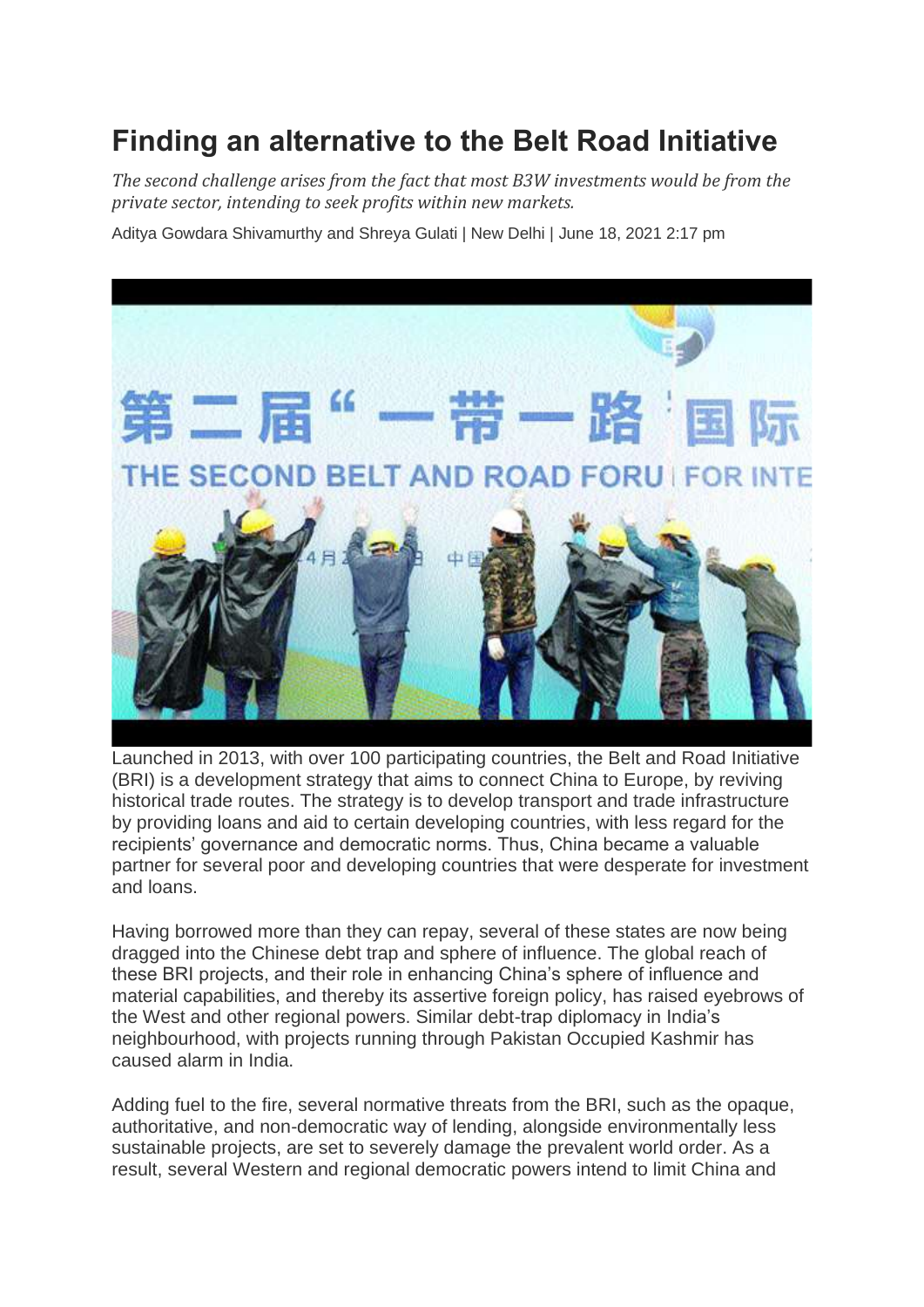counter its BRI projects. A similar intent unfolded in the recent G-7 meeting, where President Joe Biden introduced the "Build Back Better World" (B3W) initiative.

But this is not the first time that an alternative has been sought or planned against the BRI. Starting from 2007, the Indo-Pacific region is catching up with a new trend of minilateralism. This new phenomenon has emerged as a balance between bilateralism and multilateralism, where a small number (usually 3-4) of like-minded states address region-specific non-traditional threats, rather than creating a military alliance. A variety of these mini-laterals such as the Quadrilateral Security Dialogue (QUAD), U.S.–Japan–India trilateral, India-Japan-Australia trilateral etc. have emerged in recent years.

Rather than lending to the developing world like the BRI, the mini-laterals deal with a variety of issues, such as migration, maritime security, drug trafficking, cybercrime, climate change, humanitarian assistance and disaster relief, pandemics, information sharing, technology, infrastructure etc. Through this cooperation, the states avoid a direct confrontation with Beijing and bide their time for material and diplomatic empowerment. For instance, these states are keen to maintain maritime security in the Indian Ocean, as the ocean is projected to contribute over 20 per cent of the global GDP by 2025. Further, cooperation on connectivity, infrastructure, sustainability, and human security will contribute to building a people-centric "open and inclusive" regional order. Its spill-over effects will benefit several small and developing states and thus pressure China to embrace responsibility and democratic values in its investments and loans.

Another attempt put forth by India and Japan in 2017 was the Asia-Africa Growth Corridor (AAGC). This bilateral partnership intended to foster quality and sustainable (social and transport) infrastructure, development projects, and connectivity in Africa. The aim was to promote a "free and open" world order, while also providing an alternative to China's increasing investments and influence in Africa. However, unlike the BRI, these investments are not mega-business projects and are issue and need specific investments. Its connectivity initiative is solely confined to maritime connectivity between Japan, India, and Africa. Further, the divergence of Indian and Japanese corporate and state interests has only led to limited coordination and success of the initiative.

Another attempt to counter the BRI was attempted by the US, Japan, and Australia through the Blue Dot Network. The initiative certified infrastructure projects that met high standards of transparency, sustainability, and developmental impact. This was intended to boost the confidence and image of private investors so that they could fulfil the global need for infrastructure, thus countering the non-democratic and opaque investments from China. However, by not being a lending and financing institution like the BRI, this initiative has had limited success and memberships.

Therewith, none of these initiatives has offered a democratic and transparent alternative to counter the opaque, coercive, and unsustainable BRI investments. It is in this context that Mr. Biden's announcement of B3W at the recent G-7 summit must be read. The B3W initiative intends to muster support from the G-7 and other likeminded states to address the \$40 trillion infrastructure deficit within the developing world, through private sector investments. Presumed to be evaluated with the Blue